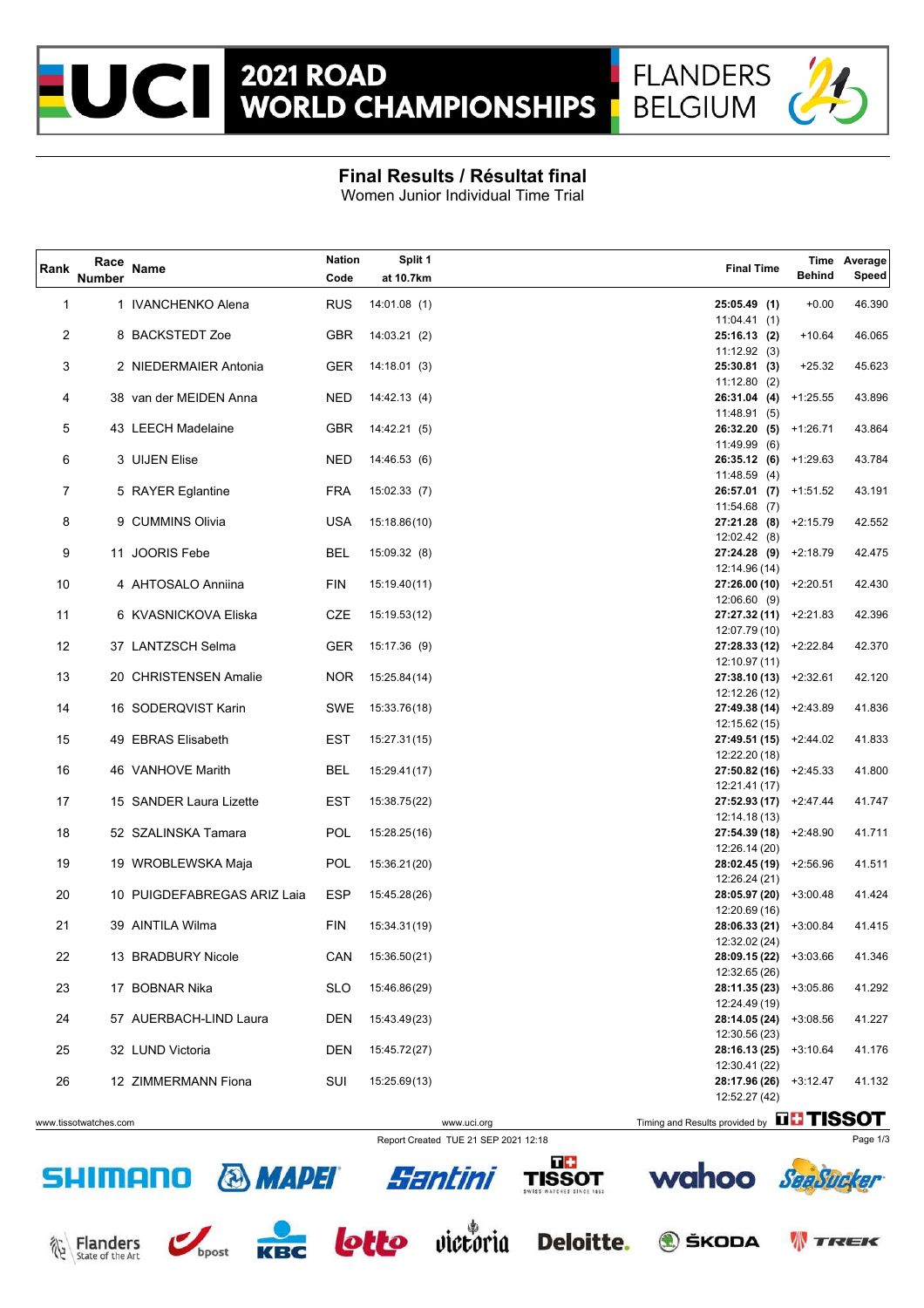



## **Final Results / Résultat final**

Women Junior Individual Time Trial

| Rank | Race<br><b>Number</b> | Name                       | <b>Nation</b><br>Code | Split 1<br>at 10.7km | <b>Final Time</b>                                            | <b>Behind</b> | Time Average<br>Speed |
|------|-----------------------|----------------------------|-----------------------|----------------------|--------------------------------------------------------------|---------------|-----------------------|
| 27   |                       | 45 IMAZ PEREZ Nahia        | ESP                   | 15:44.57(25)         | 28:18.67 (27)                                                | $+3:13.18$    | 41.115                |
| 28   |                       | 34 MANDRAKOVA Yelena       | KAZ                   | 15:47.51(31)         | 12:34.10 (28)<br>28:20.16 (28) +3:14.67                      |               | 41.078                |
| 29   |                       | 42 CIPRESSI Carlotta       | <b>ITA</b>            | 15:44.48(24)         | 12:32.65 (26)<br>28:29.03 (29) +3:23.54                      |               | 40.865                |
|      |                       |                            |                       |                      | 12:44.55 (33)                                                |               |                       |
| 30   |                       | 25 LOPEZ IRRENO Gabriela   | COL                   | 15:57.25(37)         | 28:29.30 (30) +3:23.81<br>12:32.05 (25)                      |               | 40.859                |
| 31   |                       | 59 KUSKOVA Anna            | <b>UZB</b>            | 15:46.66(28)         | 28:29.98 (31) +3:24.49                                       |               | 40.843                |
|      |                       |                            |                       |                      | 12:43.32 (31)                                                |               |                       |
| 32   |                       | 44 MACPHERSON Makayla      | USA                   | 15:53.43(35)         | 28:31.63 (32) +3:26.14                                       |               | 40.803                |
|      |                       |                            |                       |                      | 12:38.20 (30)                                                |               |                       |
| 33   |                       | 26 SCHMIDSBERGER Daniela   | <b>AUT</b>            | 15:58.09(38)         | 28:33.01 (33) +3:27.52<br>12:34.92 (29)                      |               | 40.770                |
| 34   |                       | 40 BOULAIS Flavie          | <b>FRA</b>            | 15:49.95(32)         | 28:34.99 (34) +3:29.50                                       |               | 40.723                |
|      |                       |                            |                       |                      | 12:45.04 (34)                                                |               |                       |
| 35   |                       | 48 UJFALUSI Lilly          | CAN                   | 15:46.91(30)         | 28:35.00 (35) +3:29.51                                       |               | 40.723                |
|      |                       |                            |                       |                      | 12:48.09 (36)                                                |               |                       |
| 36   |                       | 51 MARUSHCHUK Alla         | <b>UKR</b>            | 15:52.64(34)         | 28:36.34 (36) +3:30.85<br>12:43.70 (32)                      |               | 40.691                |
| 37   |                       | 29 MISYURINA Margarita     | <b>UZB</b>            | 15:52.20(33)         | 28:38.09 (37) +3:32.60                                       |               | 40.650                |
|      |                       |                            |                       |                      | 12:45.89 (35)                                                |               |                       |
| 38   |                       | 56 BATYRBEKOVA Bota        | KAZ                   | 15:53.95(36)         | 28:43.80 (38)                                                | +3:38.31      | 40.515                |
|      |                       |                            |                       |                      | 12:49.85 (39)                                                |               |                       |
| 39   |                       | 60 GILFANOVA Kristina      | <b>RUS</b>            | 16:00.19(39)         | 28:50.97 (39) +3:45.48<br>12:50.78 (40)                      |               | 40.347                |
| 40   |                       | 28 SCHREIBER Marie         | <b>LUX</b>            | 16:02.36(43)         | $28:51.41(40)$ +3:45.92                                      |               | 40.337                |
|      |                       |                            |                       |                      | 12:49.05 (37)                                                |               |                       |
| 41   |                       | 27 STRAINYTE Aukse         | LTU                   | 16:00.70(40)         | $28:53.96(41)$ +3:48.47                                      |               | 40.278                |
|      |                       |                            |                       |                      | 12:53.26 (43)                                                |               |                       |
| 42   |                       | 14 KURNICKA Tereza         | <b>SVK</b>            | 16:06.07(45)         | 28:55.81 (42) +3:50.32<br>12:49.74 (38)                      |               | 40.235                |
| 43   |                       | 7 BARALE Francesca         | <b>ITA</b>            | 16:07.21(46)         | 28:59.27 (43) +3:53.78                                       |               | 40.155                |
|      |                       |                            |                       |                      | 12:52.06 (41)                                                |               |                       |
| 44   |                       | 18 REBRAKOVA Olena         | <b>UKR</b>            | 16:01.13(41)         | 29:00.48 (44)                                                | +3:54.99      | 40.127                |
|      |                       | 41 KOPECKY Julia           |                       |                      | 12:59.35 (46)                                                |               |                       |
| 45   |                       |                            | <b>CZE</b>            | 16:07.48(47)         | 29:02.52 (45) +3:57.03<br>12:55.04 (44)                      |               | 40.080                |
| 46   |                       | 50 GALOF Pija              | <b>SLO</b>            | 16:05.90(44)         | 29:06.57 (46) +4:01.08                                       |               | 39.987                |
|      |                       |                            |                       |                      | 13:00.67 (47)                                                |               |                       |
| 47   |                       | 31 ERMANE MARCENKO Evelina | LAT                   | 16:11.17(49)         | 29:10.03 (47) +4:04.54                                       |               | 39.908                |
| 48   |                       |                            | COL                   |                      | 12:58.86 (45)<br>29:13.93 (48)                               | $+4:08.44$    |                       |
|      |                       | 55 MORENO BENITEZ Sara     |                       | 16:08.99(48)         | 13:04.94 (48)                                                |               | 39.819                |
| 49   |                       | 21 OLIVIER Chante          | <b>RSA</b>            | 16:01.75(42)         | 29:26.00 (49)                                                | $+4:20.51$    | 39.547                |
|      |                       |                            |                       |                      | 13:24.25 (54)                                                |               |                       |
| 50   |                       | 47 GAILLARD Anaelle        | SUI                   | 16:27.82(50)         | 29:32.77 (50)                                                | $+4:27.28$    | 39.396                |
| 51   |                       | 30 TONKOVA Ivana           | <b>BUL</b>            | 16:31.36(51)         | 13:04.95 (49)<br>29:41.95 (51) +4:36.46                      |               | 39.193                |
|      |                       |                            |                       |                      | 13:10.59 (50)                                                |               |                       |
| 52   |                       | 58 SILTUMENA Kitija        | LAT                   | 16:38.63(52)         | 29:49.55 (52) +4:44.06                                       |               | 39.027                |
|      |                       |                            |                       |                      | 13:10.92 (51)                                                |               |                       |
|      | www.tissotwatches.com |                            |                       |                      | Timing and Results provided by <b>FFISSOT</b><br>www.uci.org |               |                       |









**WIREK**